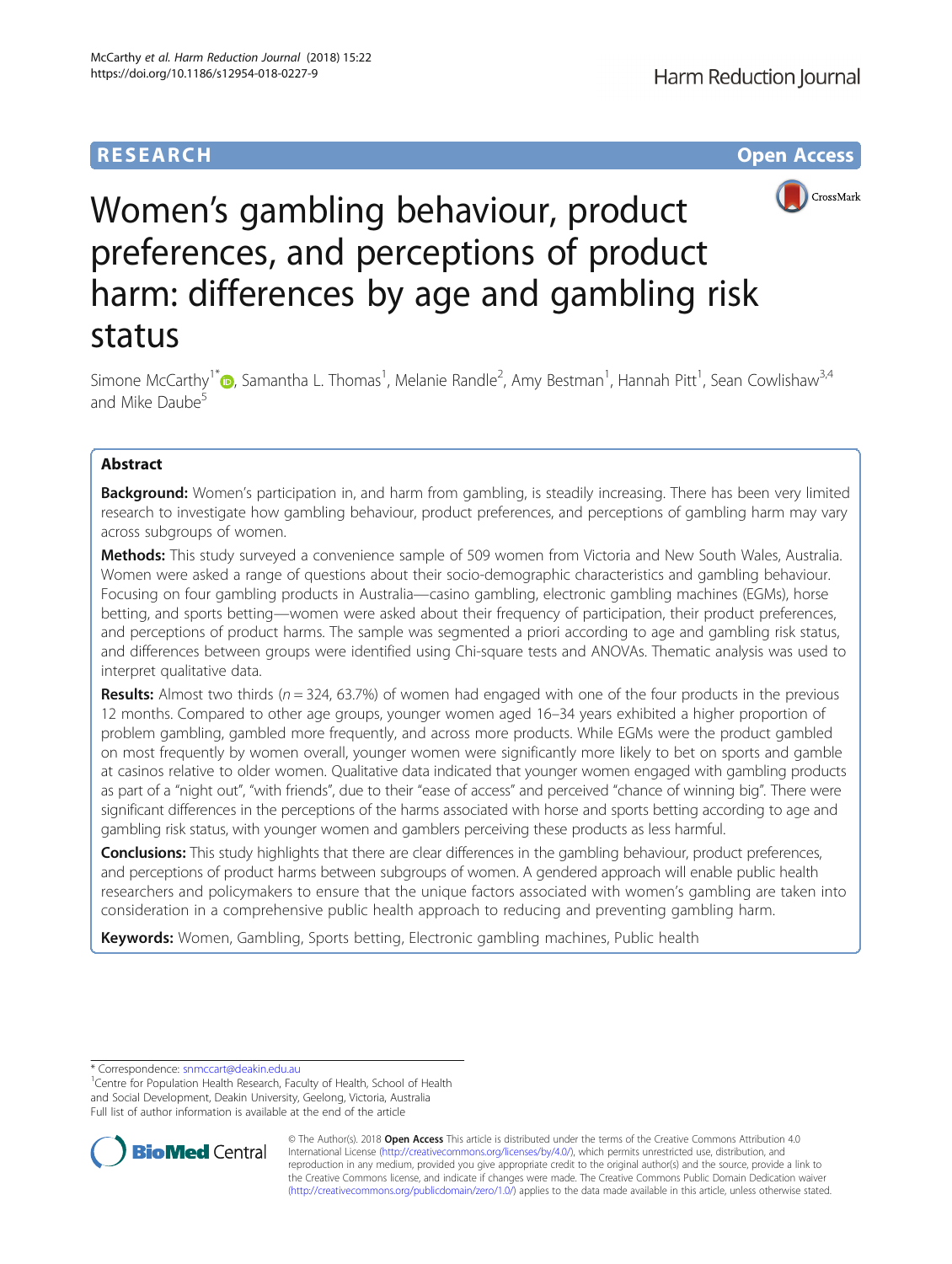# Background

Historically, research has focused on men's gambling attitudes and behaviour, with some researchers recognising a clear male bias in gambling research [\[1\]](#page-10-0). This is because men traditionally have significantly higher participation rates and harms from gambling as compared to women [[2](#page-10-0)–[4](#page-10-0)]. However, some research into women's gambling participation rates demonstrates that participation in gambling is roughly similar for men and women [\[3](#page-10-0)–[5\]](#page-10-0). For example, a 2011 New South Wales (NSW) prevalence study showed that 64% of women gambled at least once in that year, compared to 66% of men [[4\]](#page-10-0). In New Zealand, 80.3% of women and 80.4% of men had gambled in the past year [[3\]](#page-10-0). The most recent prevalence data from the UK indicated 44% of women and 53% of men had participated in some form of gambling in the past 4 weeks [\[5](#page-10-0)]. Research has also demonstrated that women who gamble frequently are highly susceptible to developing gambling problems [[6\]](#page-10-0), with women having a faster progression from initiation of gambling to the development of problems than men [\[7](#page-10-0)–[9\]](#page-10-0). Prevalence studies have also indicated a significant increase in the number of women scoring at 'low risk' levels of gambling harm [\[2,](#page-10-0) [4](#page-10-0)]. For example, the Victorian Prevalence Study showed a 5.55% increase in females classified as low-risk gamblers from 4.44% in 2008 to 9.99% in 2014 [[2\]](#page-10-0).

Comprehensive approaches in other areas of public health, such as tobacco, have highlighted the importance of a gendered approach as part of comprehensive strategies to preventing and reducing the harms associated with smoking [\[10](#page-10-0)]. Researchers have argued for the "critical need to bring gender into mainstream tobacco control policies" (p. 891) [[11](#page-10-0)], highlighting the range of gender specific factors that influenced women's smoking behaviour, and the smoking-related harms experienced by women [\[12](#page-10-0)–[15](#page-10-0)]. Researchers have also considered the range of socio-cultural, environmental, and industry tactics (such as the targeted marketing of cigarettes to women) that shaped women's attitudes and beliefs about smoking, including their brand and product preferences [[16](#page-10-0)]. This approach enabled the identification of the strategic targeting of women by tobacco companies [\[16](#page-10-0)–[19](#page-10-0)], as well as understanding how women responded to a range of tobacco control policies and initiatives [[13](#page-10-0)].

Despite the historical template provided by tobacco, no research or policy to our knowledge has specifically taken a gendered approach to reducing and preventing gambling harm. Furthermore, very few studies have specifically sought to understand the range of sociocultural, environmental, and industry factors that may influence women's gambling [\[1](#page-10-0)]. This is concerning as gambling is associated with entrenching health inequalities and social harms, particularly in areas of social deprivation  $[20-22]$  $[20-22]$  $[20-22]$  $[20-22]$  $[20-22]$ . Research which specifically focuses on women's gambling is concentrated around three themes.

First are studies exploring the range of sociocultural factors that may influence individual gambling behaviour. Loneliness and boredom are two factors that have been linked with gambling harm in women [[23](#page-10-0)–[25\]](#page-10-0). For example, studies indicate that gambling may be an 'escape' for women experiencing loneliness and mental health stress [[26,](#page-10-0) [27\]](#page-10-0) and that women who gamble because of loneliness are also more likely to experience gambling harm [\[24](#page-10-0), [28](#page-10-0)]. Research suggests that women may use gambling as a way of coping with anxiety and tensions from social, household, or workplace demands, and to alleviate feelings of loneliness and depression [[26](#page-10-0), [29](#page-10-0)]. Women may also gamble for social reasons [[30\]](#page-10-0). For example, an Australian study showed that women who experienced significant harm from gambling were motivated to gamble in order to be socially engaged [\[31](#page-10-0)]. Researchers have also highlighted the role of venue workers in providing women who attend gambling venues with a source of social connectedness [\[32](#page-10-0)], particularly during significant life events [\[31](#page-10-0)]. Research has also suggested that women's gambling participation may be increasing due to it becoming more socially acceptable for women to attend gambling environments  $[25, 31]$  $[25, 31]$  $[25, 31]$  $[25, 31]$  $[25, 31]$ . For example, some studies have suggested that women see community clubs that contain gambling products as 'safe environments' in which they can meet up with friends [\[31,](#page-10-0) [33](#page-10-0)], but which ultimately may provide a pathway to engaging in harmful forms of gambling such as electronic gambling machines (EGMs).

Second, and perhaps less well understood, are differences between subgroups of women. For example, studies suggest that older women may be particularly vulnerable to gambling harm because of their increased social isolation, loneliness, lack of leisure alternatives, and physical health problems [[34,](#page-10-0) [35](#page-11-0)]. Studies suggest that women's gambling behaviour may increase as women get older as a way to occupy their time after retirement, and after their children leave home [\[36](#page-11-0), [37\]](#page-11-0). Research shows that on average, older women spend more money on gambling products than younger women [[38](#page-11-0)]. This is of particular concern given increased expenditures on gambling activities among older adults is associated with increased likelihood of experiencing gambling problems [[39](#page-11-0)]. Other studies suggest that there is an increase in younger women's participation in gambling due to the social acceptance and normalisation of newer forms of gambling [[1](#page-10-0), [23](#page-10-0)]. For example, newer online forms of gambling may create a unique (and often blurred) dimension to the previous public/private spaces associated with female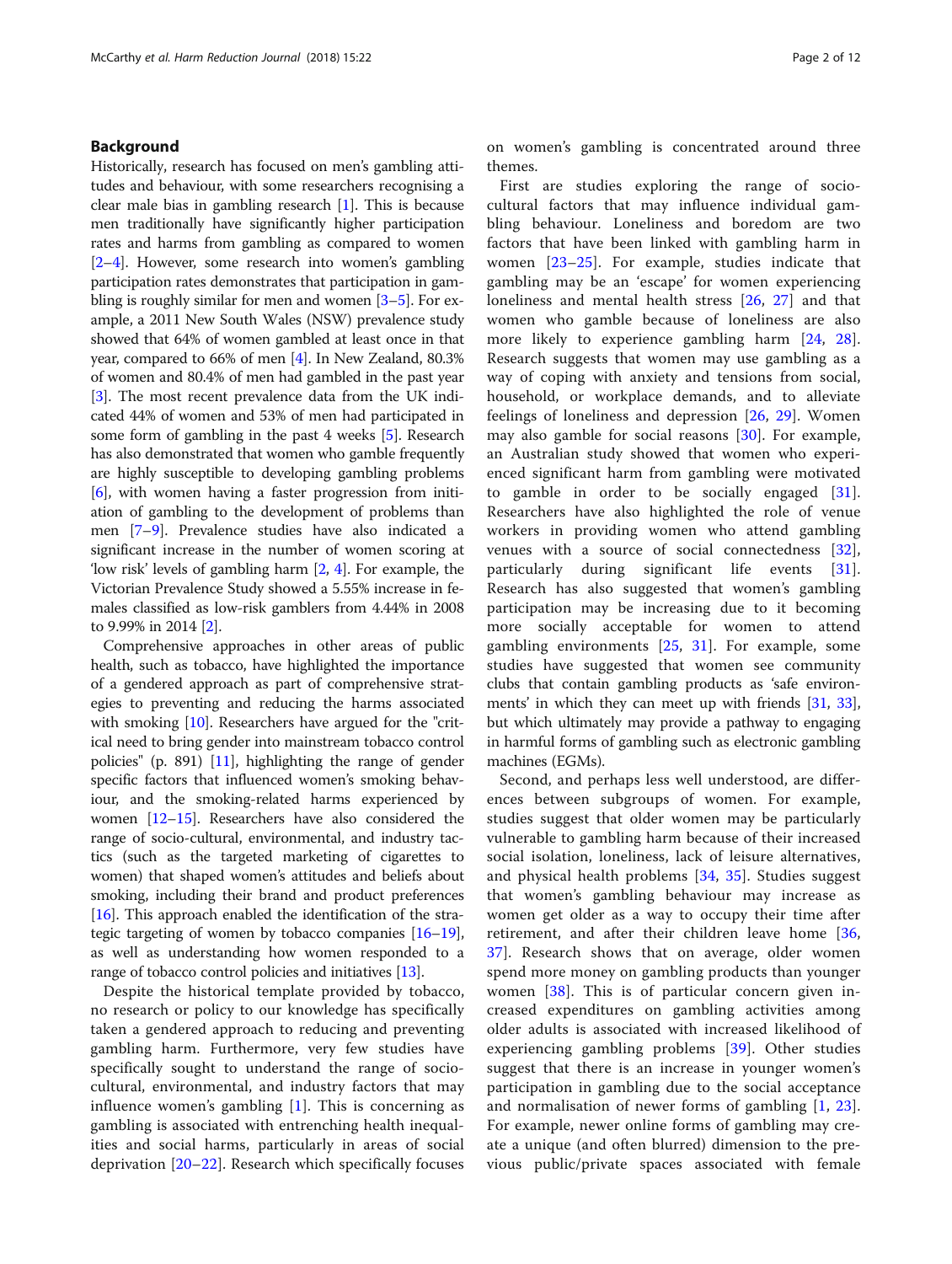gambling, with women engaging in gambling at a much younger age (including adolescents) [\[1](#page-10-0)].

Third is the impact of gambling industry strategies on behaviour and product preferences. Research suggests that there may be differences in product choices between different subgroups of women [\[1](#page-10-0)]. For example, while researchers have indicated that women prefer chance-based forms of gambling (such as lotteries, bingo, and EGMs) [\[25](#page-10-0)], there is some evidence that younger women's product preferences may be changing towards skill-based forms of gambling such as wagering on horses  $[1, 2, 40]$  $[1, 2, 40]$  $[1, 2, 40]$  $[1, 2, 40]$  $[1, 2, 40]$  $[1, 2, 40]$ . There may be a number of reasons for these changes, including the development of new technologies which have led to increased and more accessible opportunities to gamble  $[1]$  $[1]$  and which may appeal to younger women [\[41\]](#page-11-0). This also includes specific marketing strategies used by the gambling industry that may appeal to women  $[42-44]$  $[42-44]$  $[42-44]$ , which have been shown to influence women's engagement with gambling [[9,](#page-10-0) [23](#page-10-0), [45](#page-11-0)]. For example, some experts suggest that betting marketing is being transformed to attract women through pink colour schemes and advertising campaigns that use language aimed to appeal to women [\[44](#page-11-0)], and through gambling companies' use of glamour and female celebrities to promote products [[42\]](#page-11-0).

This study aimed to contribute to the above research by understanding the range of factors that may influence women's gambling behaviour, product preferences, and perceptions of product harm, and in particular, how these vary according to subgroups of women. This study was guided by four research questions:

- 1. How does gambling frequency vary by age and gambling risk status?
- 2. How do forms of gambling that women are participating in vary by age and gambling risk status?
- 3. Do women's reasons for preferring some forms of gambling vary by age and gambling risk status?
- 4. To what extent do women's perceptions of harm associated with gambling products vary by age and gambling risk status?

# Methods

# Data collection

The data presented in this paper was collected as part of a broader online panel study of men and women, which aimed to understand community attitudes towards gam-bling [[46\]](#page-11-0). Approval for the research was obtained from the University Human Research Ethics Committee.

The questionnaire was programmed and administered using Qualtrics survey software. Data were collected between March and May 2017 from a convenience sample of 1000 Australians aged 16 years and older who lived in NSW and Victoria. This paper focuses specifically on

the data provided by female participants ( $n = 509$ ). A total of 2750 women accessed the survey. Of these, 46 women were excluded and replaced because of missing or unreliable data (for example illegible qualitative responses). Most women were screened out of the survey due to age quotas being filled, not consenting to participate in the study, or they did not complete each question in the survey. The decision to make women the sole focus of this study, rather than compare them to men as prior studies have typically done [[26](#page-10-0), [47](#page-11-0)–[49](#page-11-0)], was made for two main reasons. First, we would argue that while studies that compare men and women are important, they may unintentionally downplay the harms experienced by women because of males' propensity for greater risk taking and subsequent experiences of gambling harm. Second, considering women as one homogenous group can mask differences between subgroups of women that are important in understanding and explaining gambling attitudes and behaviour. It is therefore important to present standalone investigations which exclusively examine and report the evidence relating to women and different subgroups of women. This research aimed to extend existing work by exploring where there may be points of similarity and difference between different groups of women according to their age and gambling behaviour. Comparisons by age was chosen to be a focus for this study based on existing literature which suggests that there may be differences in product preferences between younger and older women, with younger women shifting from chance-based to skill-based products [[1\]](#page-10-0).

## Recruitment and sample

Convenience sampling techniques were used to recruit a sample that was representative (by age and state) of women aged 16 years and over living in NSW and Victoria [[50](#page-11-0), [51\]](#page-11-0). Although they are unable to legally gamble, 16 and 17-year-olds were included in the sample as previous research has shown that newer forms of gambling may appeal to younger women [[41](#page-11-0)]. Participants were recruited through an online research panel company, which invited panel members to participate according to the age and sex quotas specified by the research team. Details of the study were sent to eligible panel members who voluntarily opted into the study. Participants registered with the online panel company receive points for completing surveys which can be redeemed for various products. The Plain Language Statement which accompanied the survey stated that participation was voluntary, prior to consenting to participate. While previous gambling participation was not necessary for eligibility, online panel studies tend to recruit more people who engage in gambling than other survey methods, possibly due to their online, anonymous, and confidential nature [[25](#page-10-0), [52](#page-11-0), [53](#page-11-0)]. Therefore, gamblers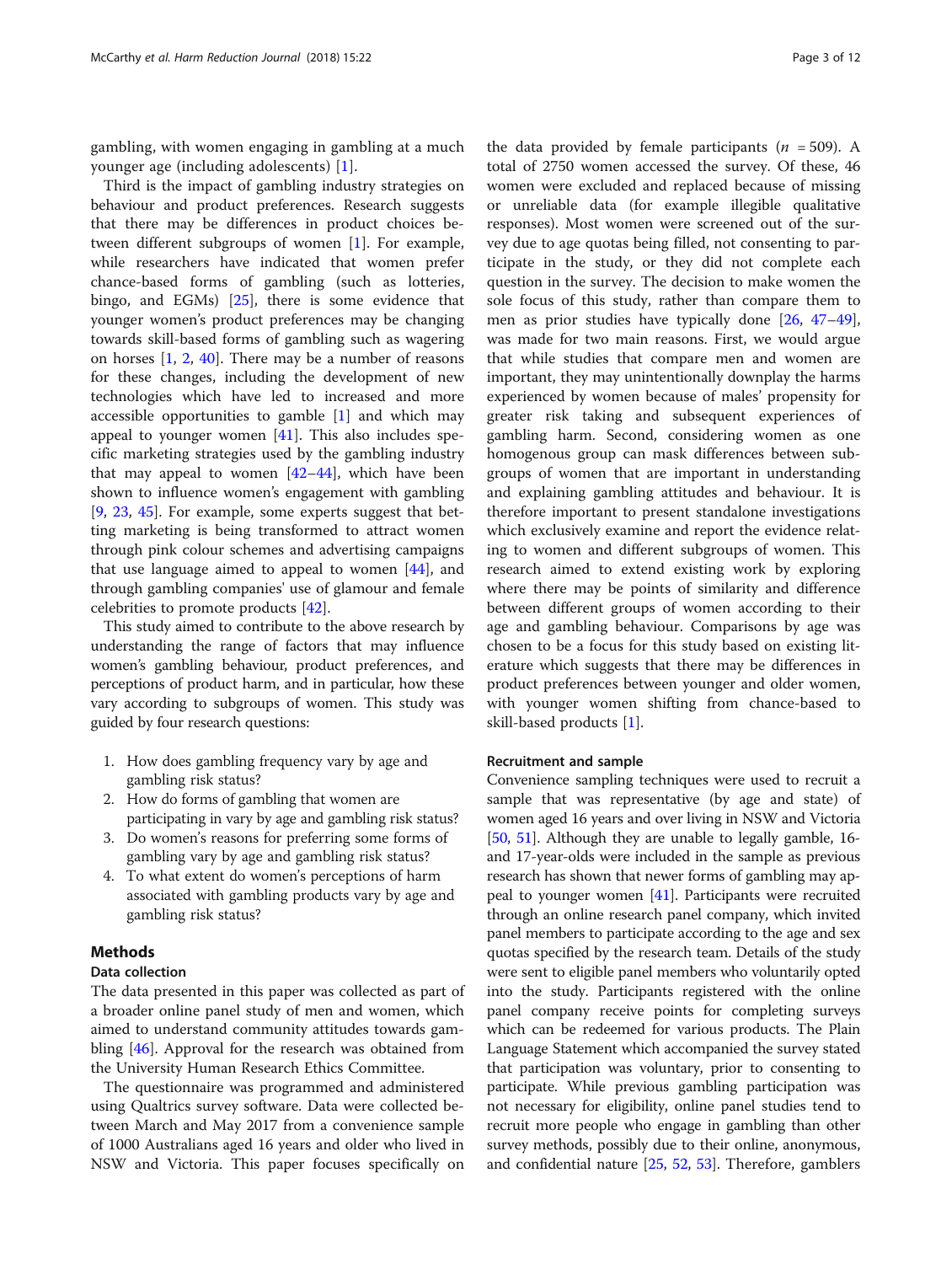and those who experience harm from gambling may have been overrepresented in this sample and may not be representative of the general female population in Australia.

# Measures

# Socio-demographic characteristics

Data were collected on socio-demographic indicators (sex, postcode, education, and employment status), with postcodes used to determine Socio-Economic Indexes for Areas (SEIFA) status (a measure of socio-economic advantage and disadvantage) [\[54,](#page-11-0) [55\]](#page-11-0). Participants were also asked to type their age. The sample was split into three groups for the purpose of conducting comparisons: younger women (aged up to 34 years), middle-aged women (35–54), and older women (aged 55 years and over). There was not a large enough sample size to constitute a separate group consisting of 16 and 17 year-olds, and therefore these were classed in the younger women age group.

# Problem gambling

The Problem Gambling Severity Index (PGSI) was used to measure problem gambling severity [\[56\]](#page-11-0) and was administered to all participants. This index comprises nine items which ask questions about behaviours known to characterise problematic gambling, for example "When you think of the past 12 months, have you bet more than you could really afford to lose?" and "Have you felt guilty about the way you gamble or what happens when you gamble?" Participants then selected an answer from four options which were scored as 'Never' = 0, 'Sometimes' = 1, 'Most of the time' = 2, and 'All of the time' = 3. Scores of gambling risk status were summed, and individuals were grouped according to one of four groups: non-problem gambling (score 0), low-risk gambling (1–2), moderaterisk gambling  $(3-7)$ , or problem gambling  $(8-27)$  [[56](#page-11-0)]. Participants who scored 0 on the PGSI and indicated that they had not used any gambling products in the past 12 months were further classified as non-gamblers.

# Gambling behaviour, preferences, and perceptions

Measures of gambling behaviour, preferences, and perceptions were specifically developed for this study using the C-OAR-SE method for scale development in the social sciences [[57\]](#page-11-0). Using the C-OAR-SE method, the construct to be measured is first conceptually defined in terms of three elements: the object to be rated, the attribute on which it is rated, and the entity who will do the rating. Once defined, the construct elements are classified and the appropriate measure is developed.

# Frequency of gambling and product use

Participants indicated how frequently they had participated in four types of harmful gambling activities in the past 12 months—casino gambling, EGMs, horse betting, and sports betting. Answers were indicated on a 5-point scale labelled 'Never' =  $0$ , 'Less than once a month' =  $1$ , '1-3 times per month' =  $2$ , 'Weekly' = 3, and 'More than once a week' = 4. Participants who had not taken part in any of the four gambling activities in the past 12 months were excluded from the analysis for research questions 1–3 which related specifically to gambling behaviour. Those who indicated that they had gambled previously on at least one of the four gambling products of interest were given a score calculated by summing the frequency scores (from 0 to 4) for the four gambling products, resulting in a score for each individual ranging from one (indicating gambling on one product less than once a month) to 16 (indicating gambling on all four products more than once a week). Those participants who were excluded for research questions 1–3 were added back in to the analysis for research question 4 which related to perceptions of gambling harm.

# Gambling product preferences

To measure product preferences, individuals who did gamble were asked to think about the type of gambling they engaged in most and indicate why they preferred this type of gambling. Qualitative answers could be typed in an open-text field. This question was only asked to participants living in NSW.

#### Perceptions of harm

Participants were asked how harmful they thought each of the four gambling products (casino gambling, EGMs, horse betting, and sports betting) were, and could indicate their answer by sliding a marker to the appropriate point on a horizontal scale. The scale was labelled 'Not at all harmful'  $= 0$  on the far left and 'Extremely harmful'  $= 100$  on the far right. The point where the participant placed the maker was given the appropriate score between 0 and 100 to indicate the perceived level of harm for that product.

#### Data analysis

Quantitative data were analysed using IBM Statistical Program for Social Sciences software, with descriptive statistics used to describe the total sample. Significant differences between groups were identified using Chisquare tests for categorical variables (research questions 1 and 2), and analysis of variance (ANOVAs) was performed to compare participants' perceived level of harm for each product (research question 4). Significant Chisquare tests were followed by logistic regression models which produced point estimates for the odds ratio (OR) to examine the nature and size of such effects. Significant ANOVAs were followed by Tukey HSD tests which were also run to determine how mean harm scores differed between specific age groups and gambling risk status groups. The criterion of .05 was used in significance testing for these variables.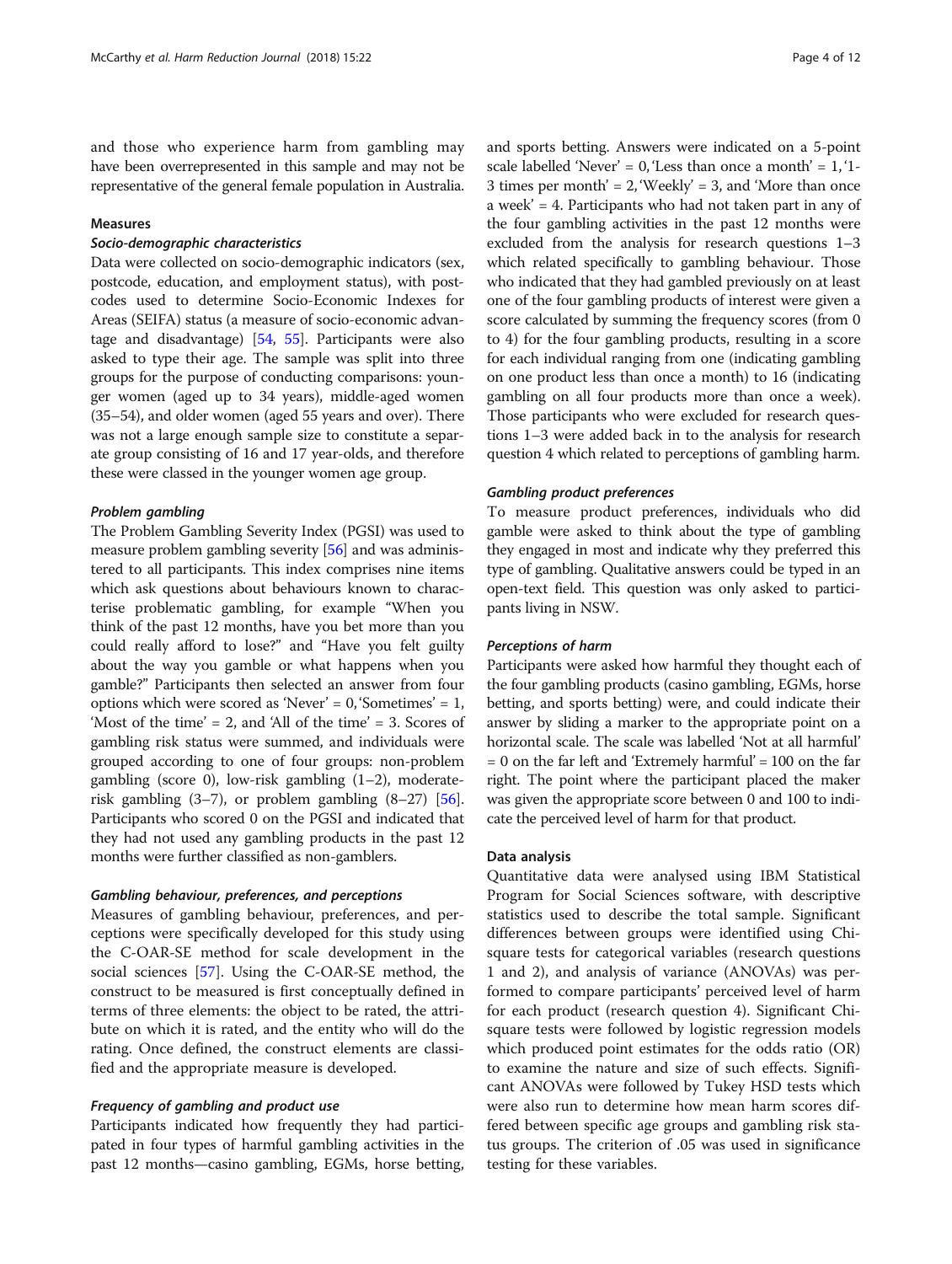To address research question 3, qualitative responses were clustered into themes relating to reasons for gambling on different products. These themes were then compared within and across the sample.

# Results

# Sample description

Sample characteristics are shown in Table 1. The sample was grouped into three categories according to age (16– 34, 35–54, and 55 and over), each consisting of approximately a third of participants. The sample was highly educated with 39.9% ( $n = 203$ ) of women having completed a bachelor's degree, graduate diploma/certificate, or post graduate qualification, and most participants ( $n = 424, 83$ . 3%) were living in medium to high areas of socioeconomic advantage (SEIFA scores of four and above). One third of participants reported some level of gambling harm (PGSI of 1 or more) ( $n = 170, 33.4\%$ ), with over one in five categorised as either a moderate risk or problem gambler (PGSI score 3 or above,  $n = 110, 21.6\%$ ).

Given that the focus of this study was on different groups of women based on age and problem gambling risk status, cross tabulations were run to identify the number of young, middle-aged, and older women with different levels of problem gambling behaviour (Table [2](#page-5-0)). Age group was significantly associated with gambling risk status  $[\chi^2(8, N = 509) = 54.90, p < .001]$ . Younger women aged 16–34 indicated experiencing the most gambling harm, with just under half of this age group scoring as either low-risk, moderate-risk, or problem gamblers ( $n = 77, 45.0\%$ ). Additionally, younger women were also the age group with the highest proportion of problem gamblers ( $n = 40, 23.4\%$ ). This was compared to 10.2% ( $n = 17$ ) of 35 to 54 year-olds and only 2.9%  $(n = 5)$  of women aged 55 and over classified as problem gamblers. The OR demonstrated that younger women aged 16–34 were 2.68 times more likely than middleaged women aged 35–54 and 10.20 times more likely than older women aged 55 and over to be classified as a problem gambler. Just over 60% ( $n = 104$ ) of women aged 55 and over were classified as non-problem gamblers, indicating that these women gambled but not at harmful levels. According to the OR, older women 55 and over in this sample were 1.77 times more likely to be classified as non-problem gamblers than middle-aged women and 3.31 times more likely than younger women.

# Gambling frequency

Based on the distribution of frequency scores (range 1– 16), the sample was split into three approximately even groups based on relative frequency of gambling on the four products ( $n = 324$ ). Those with a score of 1 were the low-frequency group, scores of 2 and 3 were the medium-frequency group, and scores of 4 or more were

| <b>Table 1</b> Socio-demographic and gambling behaviour of |  |  |
|------------------------------------------------------------|--|--|
| women ( <i>n</i> = 509)                                    |  |  |

| Characteristic                      | n   | Percentage<br>of sample |
|-------------------------------------|-----|-------------------------|
| Age                                 |     |                         |
| 16–34 (younger)                     | 171 | 33.6                    |
| 35-54 (middle-aged)                 | 166 | 32.6                    |
| 55+ (older)                         | 172 | 33.8                    |
| State of residence                  |     |                         |
| <b>NSW</b>                          | 254 | 49.9                    |
| VIC.                                | 255 | 50.1                    |
| Education                           |     |                         |
| Year 12 or below                    | 166 | 32.6                    |
| Cert I, II, III, IV                 | 68  | 13.4                    |
| Diploma/advanced                    | 72  | 14.1                    |
| Bachelor's degree                   | 135 | 26.6                    |
| Graduate diploma/certificate        | 22  | 4.3                     |
| Post graduate                       | 46  | 9.0                     |
| Employment                          |     |                         |
| Working full-time                   | 149 | 29.3                    |
| Working part-time or casually       | 132 | 25.9                    |
| Unemployed but looking for work     | 19  | 3.7                     |
| Homemaker                           | 54  | 10.6                    |
| Retired                             | 108 | 21.2                    |
| Full-time student                   | 42  | 8.3                     |
| Other                               | 5   | 1.0                     |
| Socio-economic area (SEIFA status)* |     |                         |
| Low $(1-3)$                         | 83  | 16.3                    |
| Middle (4-7)                        | 209 | 41.1                    |
| High (8-10)                         | 215 | 42.2                    |
| Gambling risk status                |     |                         |
| Non-gambling                        | 104 | 20.4                    |
| Non-problem gambling                | 235 | 46.2                    |
| Low-risk gambling                   | 60  | 11.8                    |
| Moderate-risk gambling              | 48  | 9.4                     |
| Problem gambling                    | 62  | 12.2                    |

\*Note: two postcodes did not have SEIFA scores assigned to them so were excluded from this table

the high-frequency group. Results of cross-tabulations between (1) frequency groups and age groups and (2) frequency groups and gambling risk status groups are shown in Table [3](#page-5-0). Significant differences were found between age groups and the frequency of gambling  $\int \chi^2(4, \cdot)$  $N = 324$  = 14.03,  $p = .007$ , with 45.0%  $(n = 49)$  of younger women gamblers aged 16–34 in the highfrequency group and only 22.2% ( $n = 22$ ) in the lowfrequency group. Conversely, only 22.0% of older women aged 55 or over were in the high-frequency group, with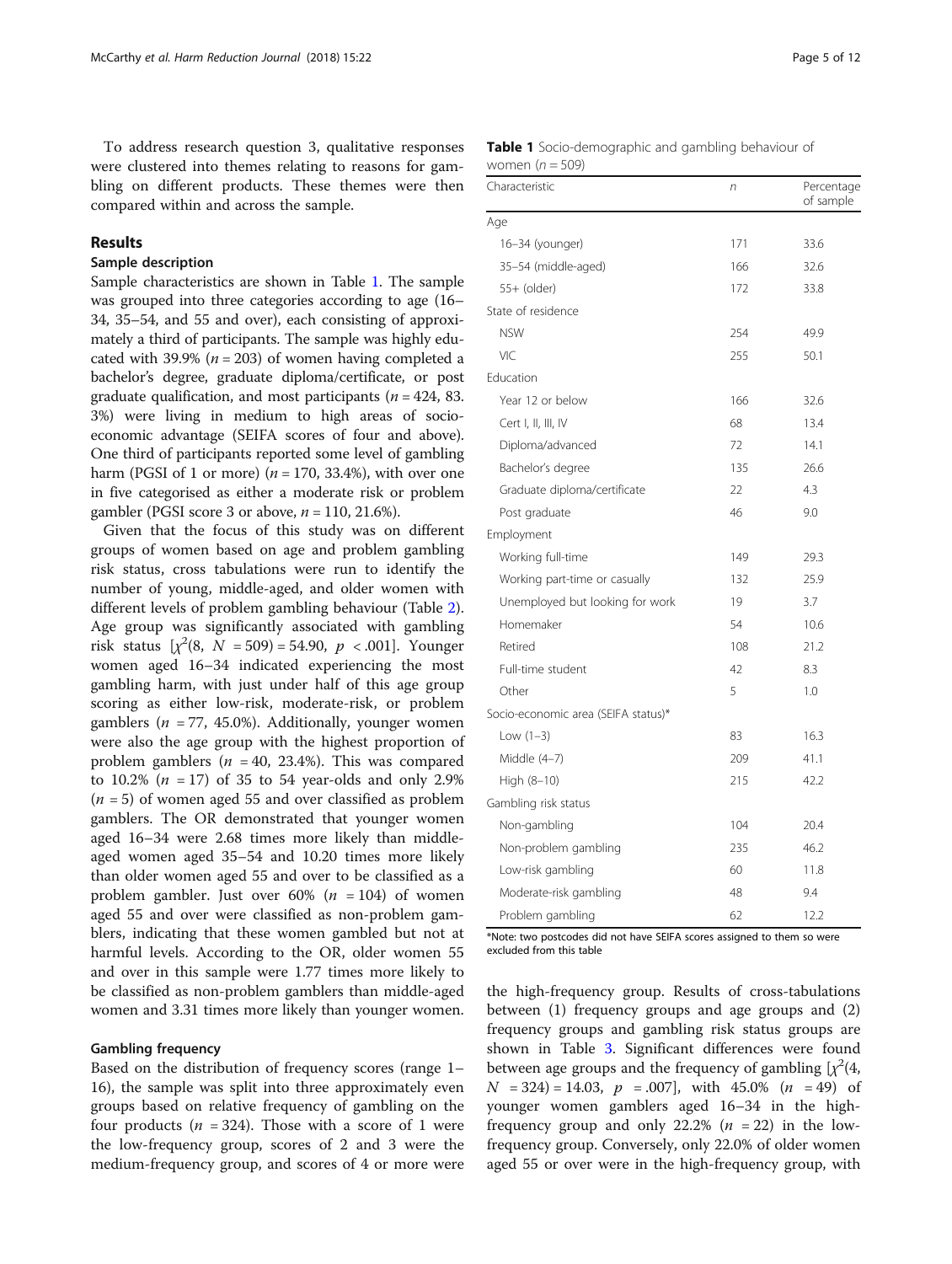<span id="page-5-0"></span>Table 2 Cross tabulation of age of women by gambling risk status

| Gambling                    | Age       |         |    | Significance                                 |            |      |                                                                   |
|-----------------------------|-----------|---------|----|----------------------------------------------|------------|------|-------------------------------------------------------------------|
| risk status                 | $16 - 34$ |         |    | 35–54<br>$(n = 171)$ $(n = 166)$ $(n = 172)$ |            |      |                                                                   |
|                             | n         | $\%$    | n  | $\frac{1}{2}$                                | $\sqrt{n}$ | $\%$ |                                                                   |
|                             |           |         |    |                                              |            |      | Non-gambler 40 23.4 27 16.3 37 21.5 $\chi^2 = 54.90$ , $p < .001$ |
| Non-problem 54 31.6 77 46.4 |           |         |    |                                              | - 104      | 60.5 |                                                                   |
| I ow risk                   | 18        |         |    | 10.5 26 15.7                                 | -16        | 9.3  |                                                                   |
| Moderate risk 19            |           | $-11.1$ |    | 19 11.4                                      | 10         | 5.8  |                                                                   |
| Problem                     | 40        | 234     | 17 | 102                                          | - 5        | 29   |                                                                   |

Note:  $n =$  actual number of participants and  $% =$  column percentages

almost double this number ( $n = 39, 39.4%$ ) in the lowfrequency group. The OR demonstrated that younger women were 1.97 times more likely than middle-aged and older women to gamble at high frequencies. Additionally, older women were 1.78 times more likely than middle-aged women and 2.30 times more likely than younger women to gamble at low frequencies.

A significant association was also found between the gambling risk status of women and how frequently they gambled on the four products  $[\chi^2(6, N = 324) = 114.18, p$  $\langle 0.001$ . The majority (*n* = 51, 86.4%) of problem gamblers gambled at 'high' frequencies, with only 3.4%  $(n = 2)$  of problem gamblers gambling at low frequencies. According to the OR, problem gamblers were 37.98 times more likely than non-problem gamblers, 15.00 times more likely than low-risk gamblers and 6.69 times more likely than moderate-risk gamblers to have gambled at 'high' frequencies. In comparison, non-problem gamblers were 2.98 times more likely than low-risk gamblers, 4.64 times more likely than moderate-risk gamblers, and 22.68 times more likely than problem gamblers to gamble at 'low' frequencies.

Table 3 Frequency of women's gambling by age and gambling risk status ( $n = 324$ )

|                                      | Frequency |                         |                              |                      |      |      | Significance                                                    |  |
|--------------------------------------|-----------|-------------------------|------------------------------|----------------------|------|------|-----------------------------------------------------------------|--|
|                                      | Low       |                         | Medium                       |                      | High |      |                                                                 |  |
|                                      |           |                         | $n = 94$ $n = 118$ $n = 112$ |                      |      |      |                                                                 |  |
| Age                                  | n         | %                       | n                            | $% \n n \%$          |      |      |                                                                 |  |
| $16 - 34$                            |           |                         |                              |                      |      |      | 24 22.0 36 33.0 49 45.0 $\chi^2 = 14.03$ , $p = .007$           |  |
| $35 - 54$                            | 31        |                         |                              | 26.7 44 37.9 41 35.3 |      |      |                                                                 |  |
| $55+$                                |           | 39 39.4 38 38.4 22 22.2 |                              |                      |      |      |                                                                 |  |
| Gambling status                      |           |                         |                              |                      |      |      |                                                                 |  |
|                                      |           |                         |                              |                      |      |      | Non-problem 74 44.3 69 41.3 24 14.4 $\chi^2$ = 114.18, p < .001 |  |
| I ow risk                            |           | 12 21.1 28 49.1 17 29.8 |                              |                      |      |      |                                                                 |  |
| Moderate risk 6 14.6 15 36.6 20 48.8 |           |                         |                              |                      |      |      |                                                                 |  |
| Problem                              |           | $2 \t3.4 \t6$           |                              | 10.2 51              |      | 86.4 |                                                                 |  |

Note:  $n =$  actual number of participants and  $% =$  row percentages

# Gambling product use

Results of cross-tabulations between gambling product use and (1) age groups and (2) gambling risk status groups are shown in Table [4](#page-6-0).

Based on their responses to questions about product use, women were given binary scores to indicate whether they had used each product in the past 12 months or not. No significant differences were found between age groups in the use of EGMs and horse betting. However, differences were found between age groups and women gambling at casinos  $\left[\chi^2(2, N = 166) = 19.77, p < .001\right]$  and age groups and women betting on sports  $[\chi^2(2, N = 122)]$  $= 36.65, p < .001$ . Of those who bet on sport, over half were aged  $16-34$  ( $n = 62, 50.8\%$ ). In comparison, 36.1%  $(n = 44)$  of 35 to 54 year-olds, and 13.1%  $(n = 16)$  of women aged 55 and over bet on sports. According to the OR, 16 to 34 year-old women were 2.15 times more likely than middle-aged women and 6.84 times more likely than older women to have previously bet on sports (as opposed to never having bet on sports). Similarly, women who gambled at the casino were most likely to be aged  $16-34$  ( $n = 73, 44.0\%$ ), and least likely to be aged 55 and over ( $n = 36, 21.7\%$ ). Finally, 16 to 34 year-olds were 2.10 times more likely than middle-aged women and 3.55 times more likely than older women to have gambled at the casino.

Differences were also found between different gambling risk status groups. Those participating in sports betting were significantly more likely to be women classified as either low-risk, moderate-risk, or problem gamblers  $\left[\chi^2(3, N = 122) = 77.80, p < .001\right]$ . Over 75%  $(n = 92)$  of women who participated in sports betting were classified as either low-risk, moderate-risk, or problem gamblers, which included over a third ( $n = 48$ , 39.3%) of sports betters classified as problem gamblers. The OR demonstrated that individuals classified as either a low-risk, moderate-risk, or problem gambler were 6.46 times more likely to have bet on sports in the previous year than non-problem gamblers.

Cross-tabulations were conducted to assess whether age and gambling risk status were associated with the number of different gambling products women engaged in (Table [5\)](#page-6-0). A significant association was found between the age of participants and the number of products they participated in  $[x^2(6, N = 324) = 29.74, p < .001]$ . Younger women (aged 16–34) were the group most likely to gamble on all four gambling products (casinos, EGMs, horse betting, and sports betting), with over one third  $(n = 41, 37.6%)$  indicating that this was the case. The OR demonstrated that younger women were 2.09 times more likely than middle-aged women and 6.03 times more likely than older women to use all four products. Conversely, older women (aged 55 and over) were 3.01 times more likely than younger women and 2.27 times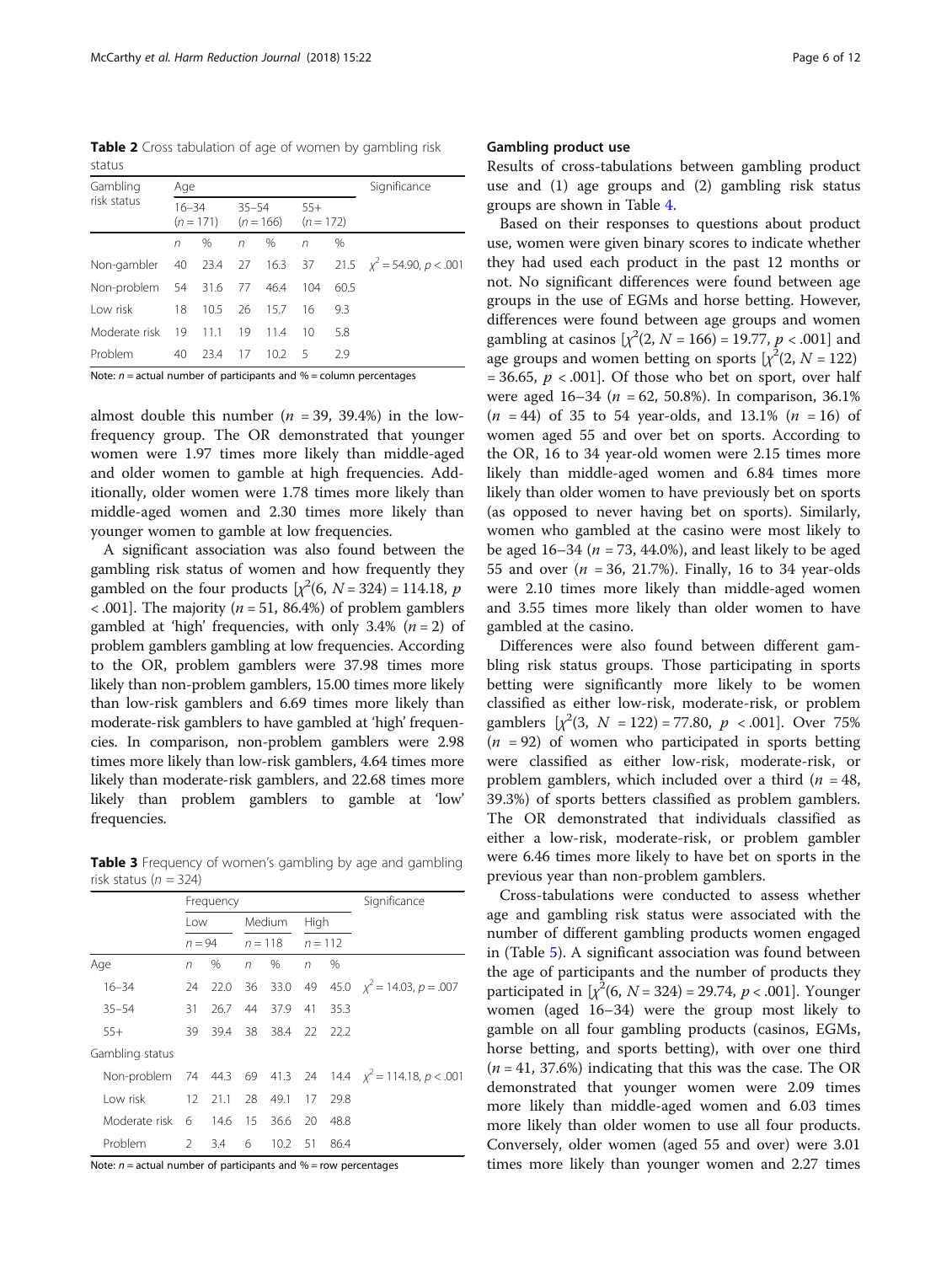|                 | Gambling product        |      |            |                                    |            |                            |            |                                    |  |  |  |  |
|-----------------|-------------------------|------|------------|------------------------------------|------------|----------------------------|------------|------------------------------------|--|--|--|--|
|                 | EGMs                    |      |            | Horse betting<br>$n = 206, 63.6\%$ |            | Casino<br>$n = 166, 51.2%$ |            | Sports betting<br>$n = 122, 37.7%$ |  |  |  |  |
| Age             | $n = 250, 77.2%$        |      |            |                                    |            |                            |            |                                    |  |  |  |  |
|                 | $\sqrt{n}$              | %    | $\sqrt{n}$ | $\%$                               | $\sqrt{n}$ | %                          | $\sqrt{n}$ | %                                  |  |  |  |  |
| $16 - 34$       | 86                      | 34.4 | 69         | 33.5                               | 73         | 44.0                       | 62         | 50.8                               |  |  |  |  |
| $35 - 54$       | 92                      | 36.8 | 77         | 37.4                               | 57         | 34.3                       | 44         | 36.1                               |  |  |  |  |
| $55+$           | 72                      | 28.8 | 60         | 29.1                               | 36         | 21.7                       | 16         | 13.1                               |  |  |  |  |
| Significance    | $x^2 = 1.60, p = .450$  |      |            | $x^2 = 0.77$ , $p = 0.679$         |            | $\chi^2$ = 19.77, p < .001 |            | $x^2$ = 36.65, p < .001            |  |  |  |  |
| Gambling status | $\sqrt{n}$              | %    | n          | %                                  | $\sqrt{n}$ | %                          | $\sqrt{n}$ | %                                  |  |  |  |  |
| Non-problem     | 117                     | 46.8 | 100        | 48.5                               | 63         | 38.0                       | 30         | 24.6                               |  |  |  |  |
| Low risk        | 44                      | 17.6 | 34         | 16.5                               | 25         | 15.1                       | 26         | 21.3                               |  |  |  |  |
| Moderate risk   | 36                      | 14.4 | 24         | 11.7                               | 25         | 15.1                       | 18         | 14.8                               |  |  |  |  |
| Problem         | 53                      | 21.2 | 48         | 23.3                               | 53         | 31.9                       | 48         | 39.3                               |  |  |  |  |
| Significance    | $x^2$ = 12.79, p = .005 |      |            | $x^2 = 9.87, p = .020$             |            | $x^2$ = 50.18, p < .001    |            | $\chi^2$ = 77.80, $p < .001$       |  |  |  |  |

<span id="page-6-0"></span>**Table 4** Women's gambling product use by age and gambling risk status ( $n = 324$ )

Note:  $n =$  actual number of participants and % = column percentages

more likely than middle-aged women to use just one type of gambling product  $(n = 48, 48.5\%).$ 

A significant association was also found between women of different gambling risk status and the number of products used  $[\chi^2(9, N = 324) = 99.97, p < .001]$ . According to the OR problem gamblers were 23.01 times more likely than non-problem gamblers, 7.90 times more likely than low risk gamblers and 6.53 times more likely than moderate risk gamblers to gamble on all four products.

# Gambling product preferences

Qualitative data revealed a range of reasons relating to women's preferences for particular gambling products, with some evidence to suggest that product preferences varied by age group.

# EGMs

There were differences in qualitative responses for EGM preferences between subgroups of women. Women aged over 35 stated that EGMs were the form of gambling that they enjoyed the most because they were "entertaining", "enjoyable", "exciting", or "fun". Some also commented that they preferred EGMs because they were easily accessible, easy to gamble on, and "convenient". However, a few women distanced themselves from EGMs as a form of gambling, with one 65-year-old woman stating that she

**Table 5** Cross tabulation of age by number of gambling products used in the last 12 months ( $n = 324$ )

| Gambling product | Age         | Significance         |            |           |        |               |                |         |                            |
|------------------|-------------|----------------------|------------|-----------|--------|---------------|----------------|---------|----------------------------|
|                  | $16 - 34$   |                      |            | $35 - 54$ |        | $55+$         |                |         |                            |
|                  | $\sqrt{n}$  | $\%$                 | $\eta$     |           | $\%$   | $\eta$        |                | %       | $\chi^2$ = 29.74, p < .001 |
| 1 product used   | 26          | 23.9                 | 34         |           | 29.3   | 48            |                | 48.5    |                            |
| 2 products used  | 26          | 23.9                 | 36         |           | 31.0   | 26            |                | 26.3    |                            |
| 3 products used  | 16          | 14.7                 | 20         |           | 17.2   | 16            |                | 16.2    |                            |
| 4 products used  | 41          | 37.6                 | 26         |           | 22.4   | 9             |                | 9.1     |                            |
| Total            | 109         | 100.0                | 116        |           | 100.0  | 99            |                | 100.0   |                            |
| Gambling product |             | Gambling risk status |            |           |        |               |                |         | Significance               |
|                  | Non-problem |                      |            | Low risk  |        | Moderate risk |                | Problem |                            |
|                  | $\eta$      | $\%$                 | $\sqrt{n}$ | %         | $\eta$ | $\%$          | $\eta$         | $\%$    | $\chi^2$ = 99.97, p < .001 |
| 1 product used   | 80          | 47.9                 | 17         | 29.8      | 8      | 19.5          | 3              | 5.1     |                            |
| 2 products used  | 45          | 26.9                 | 20         | 35.1      | 14     | 34.1          | 9              | 15.3    |                            |
| 3 products used  | 28          | 16.8                 | 8          | 14.0      | 9      | 22.0          | $\overline{7}$ | 11.9    |                            |
| 4 products used  | 14          | 8.4                  | 12         | 21.1      | 10     | 24.4          | 40             | 67.8    |                            |
| Total            | 167         | 100                  | 57         | 100       | 41     | 100           | 59             | 100     |                            |

Note:  $n =$  actual number of participants and  $% =$  column percentages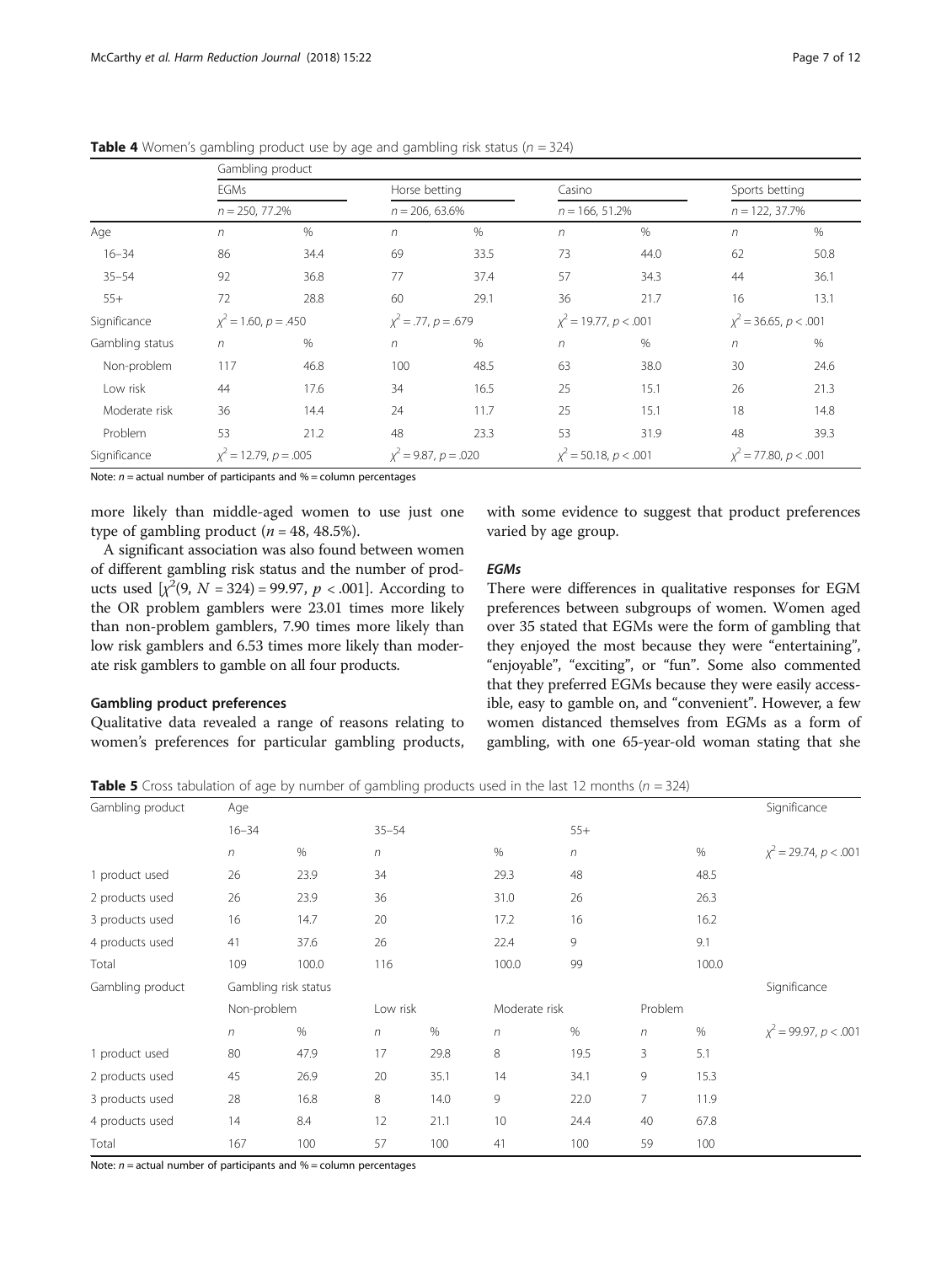used EGMs "more for fun than actually gambling". One woman perceived that there was more transparency around gambling losses on EGMs, stating that EGM gambling was entertaining and that "I know exactly how much I will lose, if I lose". Younger women who stated that EGMs were their most preferred form of gambling stated that it was a form of gambling they could participate in as a social activity. For example, the following 25-year-old stated: "I'll put a couple dollars in the pokies while drinking with friends"; while a 19-year-old stated "I don't really gamble, but the pokies can be a bit of fun when you're out with friends".

# Horse betting

Women, who described gambling on horses as their most preferred form of gambling, described that they enjoyed horse betting and that it was "cheap", "convenient", and "fun". Some described the excitement associated with horse races, including the "thrill of horses racing". Younger women (aged 16–34) regularly commented that horse racing was the form of gambling where you had more chance of winning "big" money. However, some of these women were also experiencing gambling harm. For example, a 21-year-old, who was experiencing moderate risk levels of gambling, believed that there was "more of a possibility to win" on horse betting. Women aged over 55 described horse betting as their preferred form of gambling because of its link with iconic cultural events. For example, women often described the Melbourne Cup (a horse race associated with a public holiday in the Australian state of Victoria), as the only reason they chose to bet on horses and viewed this event as more of a social event than a "gambling day".

# Casino gambling

Very few women chose casino gambling as their most preferred form of gambling, with the majority of women who chose this under the age of 35. Younger women described the broader entertainment associated with the casino, and casino gambling as part of a "night out" and something that was done "for fun".

#### Sports betting

For those women who preferred sports betting, the predominant theme was associated with how easy it was to access sports betting products. Women who participated in sports betting on a weekly basis stated that they preferred sports betting because they believed it was a form of gambling where people could win a lot of money. Two women who were problem gamblers stated that sports betting was their most preferred form of gambling because it was "fun". There were different reasons for sports betting as a preferred product across age groups. Women over 55 described sports betting as "low cost", while middle-aged women (aged 35–54) often described sports betting as a low-risk form of gambling. Some of these women were also experiencing low-risk levels of gambling harm. For example, the following 37-year-old low-risk gambler stated that she preferred sports betting because "it is easy and the risk of losing money is low". One 16-year-old who screened as a problem gambler stated that she preferred sports betting because of how easy it was to access.

# Perceptions of harm

A one-way independent measure, ANOVA, was used to investigate participants' perceived level of product harm between women of different age groups and gambling risk status groups. Inspection of Levene's statistic found that the assumption of homogeneity of variance was met for all age groups and gambling risk groups except for gambling risk groups when measuring perceived level of sports betting harm. To compensate for the violation of the homogeneity of variance assumption, the Brown-Forsythe ANOVA result was used. The mean harm scores of each gambling product of interest by age and gambling risk status are presented in Table 6.

Overall, women in this sample perceived casino gambling  $(M = 78.12)$  and EGMs  $(M = 76.00)$  as the most harmful gambling products. However, there were no significant differences in perception of harm for these two products according to age or gambling risk status. There were however significant associations between age and gambling risk status with horse betting and sports betting.

#### Horse betting

Age had a significant effect on perception of harm towards horse betting  $[F(2, 506) = 3.09, p = .046]$ . The

Table 6 Mean harm scores for gambling products by age and gambling risk status

|                 | Gambling product (mean score) |               |                  |                   |  |  |  |  |
|-----------------|-------------------------------|---------------|------------------|-------------------|--|--|--|--|
|                 | Casino                        | <b>FGMs</b>   | Horse<br>betting | Sports<br>betting |  |  |  |  |
|                 | $(M = 78.12)$                 | $(M = 76.00)$ | $(M = 70.31)$    | $(M = 69.75)$     |  |  |  |  |
| Age             |                               |               |                  |                   |  |  |  |  |
| $16 - 34$       | 74.81                         | 73.11         | 66.92            | 64.92             |  |  |  |  |
| $35 - 54$       | 79.27                         | 78.27         | 70.64            | 69.78             |  |  |  |  |
| $55+$           | 80.31                         | 76.70         | 73.35            | 74.52             |  |  |  |  |
| Gambling status |                               |               |                  |                   |  |  |  |  |
| Non-gambler     | 81.70                         | 78.88         | 76.35            | 75.17             |  |  |  |  |
| Non-problem     | 79.34                         | 77.47         | 72.11            | 72.02             |  |  |  |  |
| I ow risk       | 72.38                         | 70.48         | 62.87            | 62.90             |  |  |  |  |
| Moderate risk   | 76.56                         | 74.23         | 63.75            | 63.52             |  |  |  |  |
| Problem         | 74.26                         | 72.34         | 65.60            | 63.50             |  |  |  |  |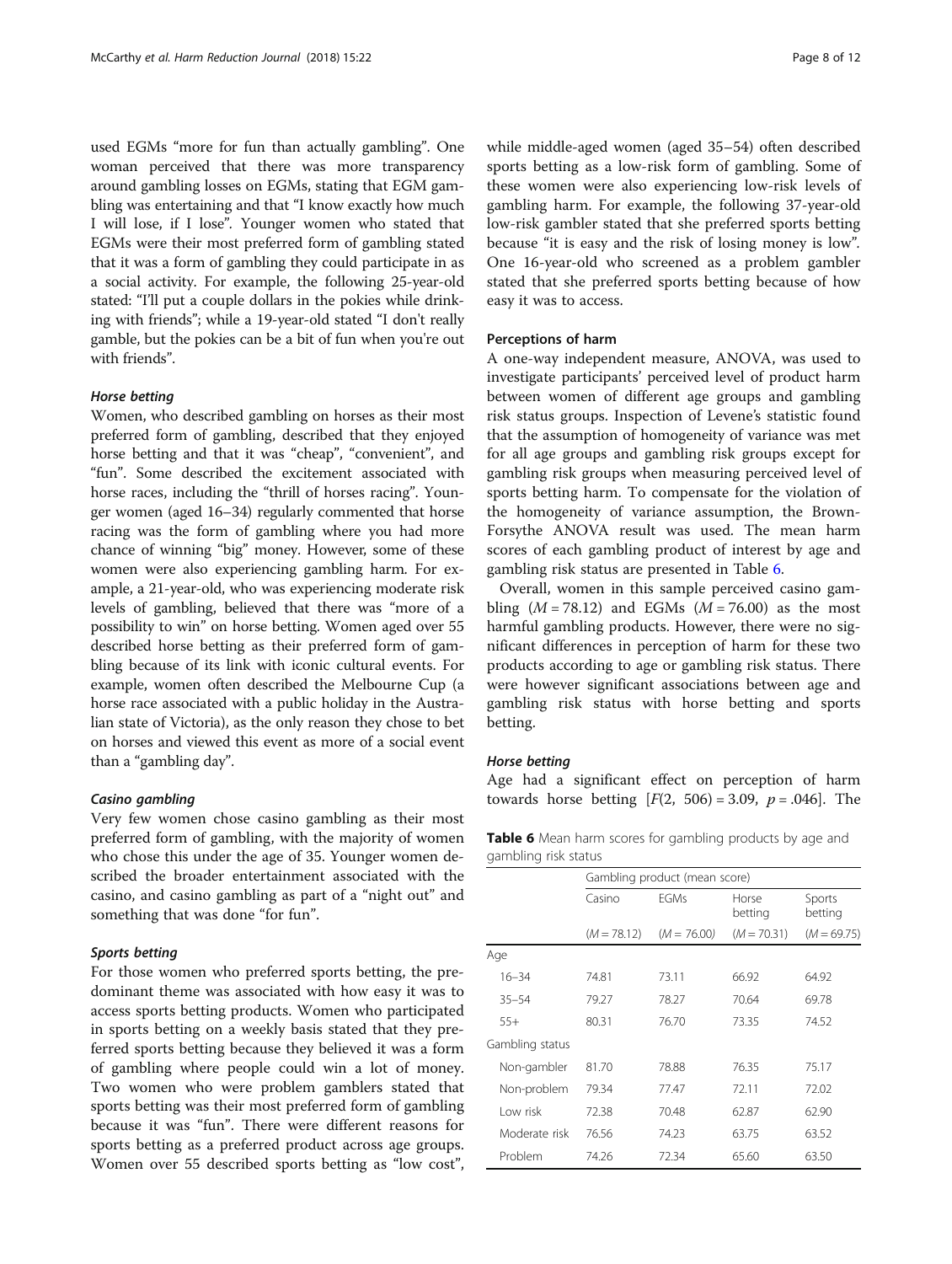mean score given by younger women aged 16–34 years was significantly lower than the mean score given by older women aged 55 and over ( $p = .036$ ).

Gambling risk status also had a significant effect on perception of harm towards horse betting groups [F(4, 504)  $= 5.01$ ,  $p = .001$ , with non-gambling women considering horse betting to be significantly more harmful, when compared to low-risk gamblers ( $p = .005$ ), moderate-risk gamblers ( $p = .021$ ), and problem gamblers ( $p = .040$ ).

# Sports betting

Age had a significant effect on perception of harm towards sports betting  $[F(2, 506) = 6.57, p = .002]$ . The mean score given by younger women aged 16–34 was significantly lower than the mean score given by older women aged 55 and over  $(p=.001)$ .

Gambling risk status also had a significant effect on perception of harm towards sports betting  $[F(4, 504) = 4.77]$ ,  $p = .001$ , with non-gambling women considering sports betting to be significantly more harmful than low-risk gamblers ( $p = .017$ ), moderate-risk gamblers ( $p = .050$ ), and problem gamblers ( $p = .025$ ).

# **Discussion**

The study raises a number of points for discussion.

First, younger women have different risks of gambling harm compared to older women. Younger women were more likely to experience severe levels of gambling harm, with just under one quarter being classified as problem gamblers. This compares to the older age group which only had 3% classified as problem gamblers, and the middle-age group which had around 10% problem gamblers. Middle-aged and older women had the highest proportion of women who were not experiencing any harm from their gambling. This finding perhaps raises more questions than answers, including how different groups of women may conceptualise gambling harm and why this discrepancy occurs. This could be due to a buffer effect whereby middle-aged and older women are more financially stable, so their perceptions of losses (and harms) are underestimated. Alternatively, there could be other factors that influence how different women conceptualise the risks and benefits of gambling. For example, Thomas and Lewis (2012) found older women had a lower perception of harm associated with their own gambling in EGM venues because they felt that there was a trade-off between the non-gambling incentives (for example, cheap meals) and social benefits that they perceived were associated with venues (for example, social interaction and inclusion), and the money that they lost on EGMs [[32](#page-10-0)]. Further research should seek to understand how women conceptualise gambling harm, and how this differs between subgroups of women. This type of research may enable the

development of more robust measures of gambling harm that are specifically relevant to women's experiences. Research will also need to adapt to the changing gambling landscape to incorporate all aspects of gambling including both venue based and online gambling.

Second, younger women gambled the most frequently compared to any other age group. This suggests that gambling may be becoming a more normal and regular part of young women's lives than for previous generations. While accessibility and availability of products are recognised as influencing factors in gambling behaviour [\[25,](#page-10-0) [58\]](#page-11-0), we would argue that there may also be a specific range of gambling industry strategies, such as targeted advertising, that influence the socio-cultural acceptance and normalisation of gambling for younger women. While some research has examined the factors that influence the normalisation of young men's gambling [\[59](#page-11-0), [60\]](#page-11-0), there has been limited studies that have sought to understand the factors contributing to the normalisation and social acceptance of gambling in younger women. Such studies should seek to investigate the range of gambling and nongambling activities that may encourage women's engagement with a range of gambling environments, including clubs, pubs, and casinos, and the impact this has on their gambling attitudes and behaviour. Further, while our sample of underage gamblers was too small to yield significant results, these preliminary findings show that women aged 16 and 17 report gambling and are at risk of experiencing harm.

Third, the extent of women's gambling participation and their preferences for products varied across age group, with younger women significantly more likely to gamble on multiple products and older women most likely to gamble on just one product. The findings from this study are in contrast with other studies which have shown that women gamble on relatively few gambling products [[47](#page-11-0), [61](#page-11-0)]. These results suggest that rather than shifting from chance to skill-based forms of gambling, younger women are diversifying their product engagement to gamble on multiple products, with horse and sports betting added to existing forms of chance-based gambling, such as EGMs. One surprising finding was the number of young women who had engaged in sports betting and the number of these women who were experiencing gambling harm. There are a number of potential explanations for this. First is the increased exposure to promotions for online gambling. While young men are currently the key target market for online bookmakers, women, and particularly those who watch sport, are also exposed to the advertising for these products. We would hypothesise that exposure to these advertisements may have a normalising impact on women's attitudes towards newer forms of gambling. Second, we should not assume that online bookmakers are only interested in targeting men. Research investigating the strategies used by the gambling industry to target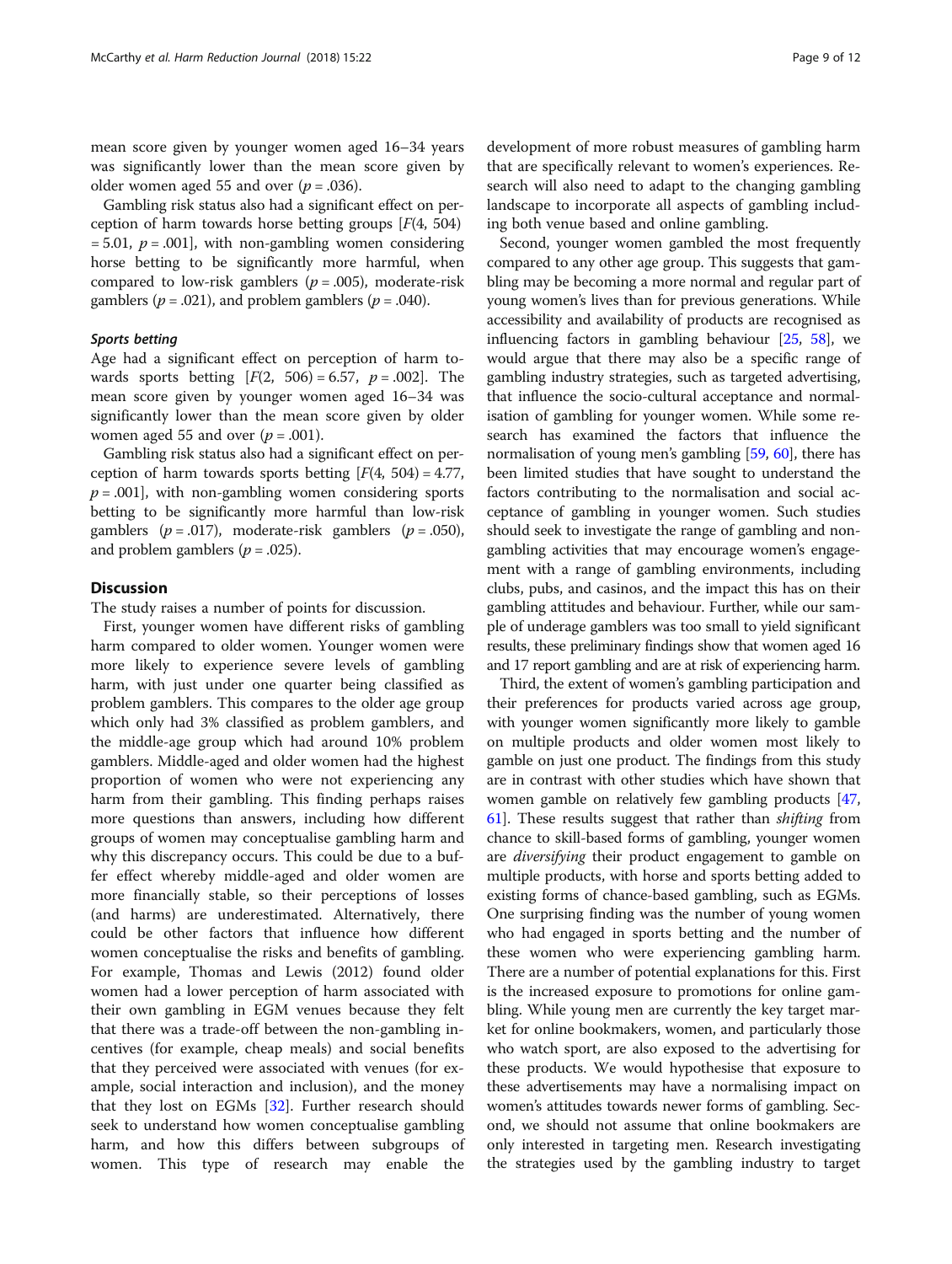women should include social media platforms, 'direct to consumer' forms of marketing, including emails, SMS messages, and phone calls that women may receive after signing up for accounts. There is also some evidence that corporate bookmakers are starting to develop advertisements which may appeal to women, and which feature women in lead roles in these promotions [[62](#page-11-0)]. Third, we should not make the assumption that there is a clear gender divide with gambling in peer groups—that men only gamble with other men and women only gamble with other women. Finally, younger women more often described gambling as a social activity and a form of entertainment as compared to older women, suggesting that there may also be a degree of socio-cultural acceptance associated with gambling in younger women.

Finally, while women in this study perceived all gambling products as harmful, younger women and gamblers (particularly in low and moderate-risk groups) had a lower perception of the harms associated with some gambling products (horse and sports betting), as compared to older women and non-gamblers. This raises questions about why these groups of women are less likely to perceive the harms associated with these products, and what strategies could address this. As non-gamblers perceived gambling products as most harmful, it is hypothesised that perceptions of harm influences engagement with gambling products. Therefore, one explanation of the results is that there may be an association between younger women's perceptions of product harm and their frequent use of gambling products. Research from other areas of public health has demonstrated that, in general, the more harmful an individual's perception of a product, and the more they perceive they are at personal risk of experiencing harm, the less likely they are to initiate use of the product [[63](#page-11-0)]. While mean harm perception scores indicated a level of awareness of the harms associated with gambling products, more needs to be done to protect those most at risk. One strategy may therefore be to develop campaigns which highlight the harms associated with particular types of gambling products. While the vast majority of gambling harm minimisation campaigns are related to 'responsible gambling' behaviour and help seeking [[64](#page-11-0)], there is strong support from the literature relating to other health behaviour and from communities for education relating to product harm [\[10,](#page-10-0) [13](#page-10-0), [65\]](#page-11-0). It may also be appropriate to consider 'lay epidemiology' approaches which entail paying more attention to individuals' own experiences and perceptions [[66](#page-11-0)–[68\]](#page-11-0).

# Limitations

This sample was skewed towards women who had higher levels of education and lived in affluent areas, with most having completed at least the final year of high school and were from medium to high areas of socio-economic advantage (SEIFA scores above 4). Data were only collected from two states in Australia and may not be generalisable to the entire Australian population. Online panel studies tend to recruit more people who engage in gambling activities, and therefore the sample contains an overrepresentation of women experiencing gambling problems as compared to community-based prevalence studies. However, online panels may reach a population of online gamblers that telephone surveys do not and are particularly important for understanding the gambling behaviour of younger adults [\[52\]](#page-11-0). This study involved secondary analyses of data from a larger study and was thus associated with a fixed sample size. Post hoc power analyses indicated that this sample was associated with 80% power for detecting a proportion difference between two groups of around 7% (assuming equally sized groups and a 5% proportion in the referent condition) and was not adequately powered for detecting smaller effects. Further, assumptions of normality were not met for dependent variables. However, supplementary analyses using non-parametric tests were run and these support identical conclusions. Finally, the study only analysed women's engagement with four gambling products and does not take into consideration other popular gambling products, such as lotteries, bingo, and Keno.

## Conclusion

The study identified differences in the gambling behaviour, product choices, and perceptions of gambling harm between different subgroups of women, particularly between women of different ages and gambling risk status. These findings highlight the importance of a gendered approach to gambling research, which would consider the different risks and needs of women, and the development of specific policies and initiatives aimed at reducing gambling harm in different groups of women as part of a comprehensive approach.

#### Abbreviations

ANOVA: Analyses of variance; EGM: Electronic gambling machine; NSW: New South Wales; OR: Odds Ratio; PGSI: Problem Gambling Severity Index; SEIFA: Socio-Economic Indexes for Areas

#### Acknowledgements

We would like to acknowledge the members of the community who participated in this study.

#### Funding

This research formed part of a larger project funded by the Victorian Responsible Gambling Foundation Competitive Grants Scheme (Round 7). The Victorian Responsible Gambling Foundation is funded via hypothecated taxes from gambling revenue.

#### Availability of data and materials

The datasets generated and/or analysed during the current study are not publicly available to ensure the privacy and confidentiality of the participants.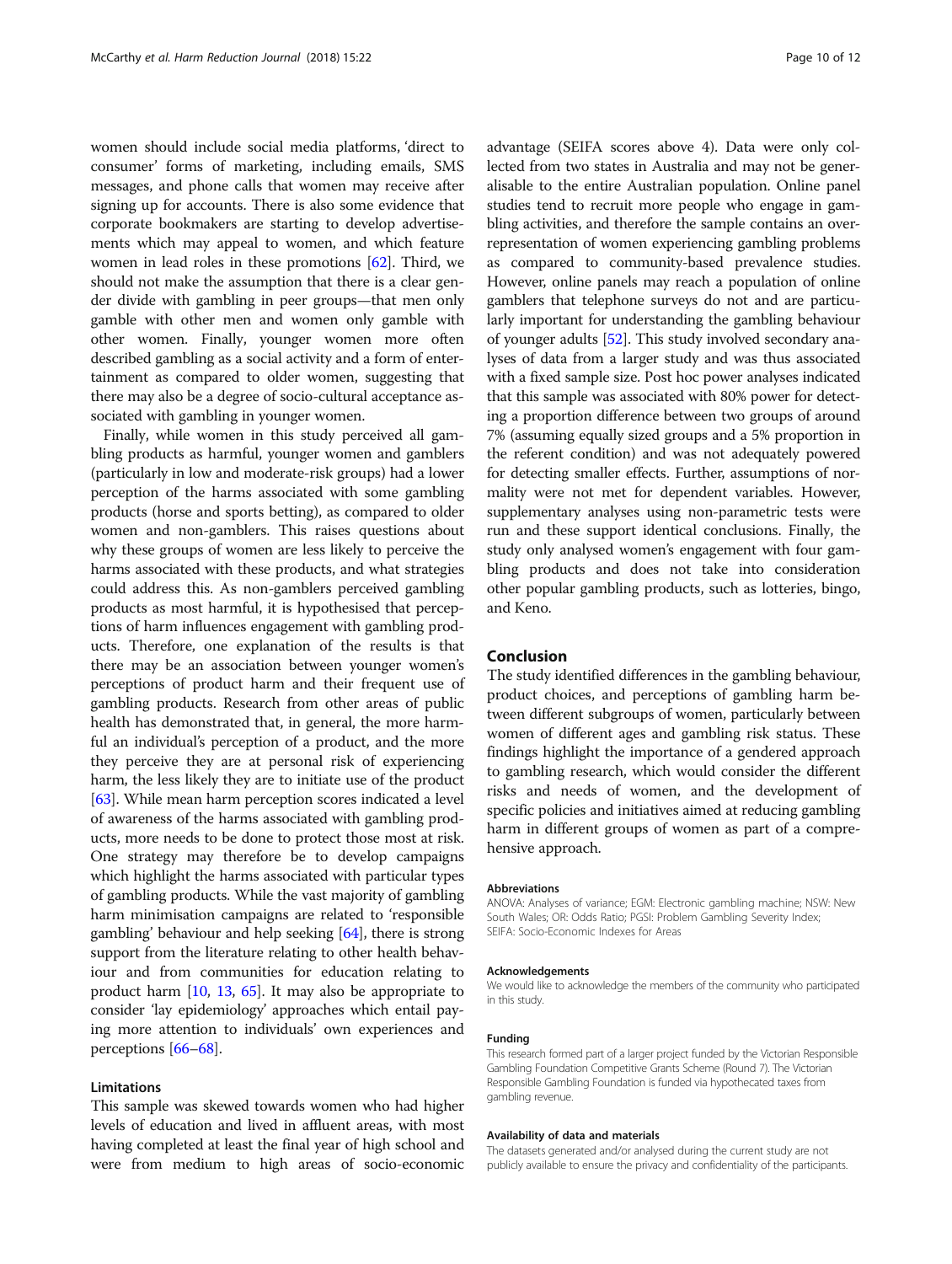# <span id="page-10-0"></span>Authors' contributions

SM is the lead researcher in this study; involved in the design of the study, data collection process, and the analysis and interpretation of results; and contributed to the drafting and the critical revision of the manuscript. ST is the principal investigator, involved in the design and conceptualisation of the study and contributed to data analysis and interpretation, and contributed to the drafting and the critical revision of the manuscript. MR is the study investigator, involved in the design and conceptualisation of the study and interpretation of results, and contributed to the drafting and the critical revision of the manuscript. AB is the study research assistant, involved in the design of the study, managed the collection of data and analysis of results, and contributed to the critical revision of the manuscript. HP is the study research assistant, involved in the design of the study, managed the collection of data and analysis of results, and contributed to the critical revision of the manuscript. SC contributed to the interpretation of data and critical revision of the manuscript. MD contributed to the interpretation of data and critical revision of the manuscript. All authors read and approved the final manuscript.

#### Ethics approval and consent to participate

Ethical approval was obtained from the University Research Ethics Committee. Consent was obtained by all participants at the beginning of the survey.

#### Consent for publication

Participants consented to the data being used for publications.

#### Competing interests

SM and AB are supported by an Australian Government Research Training Program Scholarship. ST, HP, and MD received funding for gambling research from the Australian Research Council and the Victorian Responsible Gambling Foundation. The Victorian Responsible Gambling Foundation is funded via hypothecated taxes from gambling. MR and AB received funding for gambling research from the Victorian Responsible Gambling Foundation. SC has received funding from the Avon Primary Care Research Collaborative, the National Institute for Health Research, and the Economic and Social Research Council. Further sources have included agencies that are funded primarily by government departments (including through hypothecated taxes) to commission gamblingrelated research, including the Victorian Responsible Gambling Foundation (Australia) and the Gambling Research Exchange Ontario (Canada).

# Publisher's Note

Springer Nature remains neutral with regard to jurisdictional claims in published maps and institutional affiliations.

#### Author details

<sup>1</sup>Centre for Population Health Research, Faculty of Health, School of Health and Social Development, Deakin University, Geelong, Victoria, Australia. <sup>2</sup> Faculty of Business, School of Management, Operations and Marketing, University of Wollongong, Wollongong, Australia. <sup>3</sup>Phoenix Australia Centre for Posttraumatic Mental Health, Department of Psychiatry, The University of Melbourne, Melbourne, Australia. <sup>4</sup>Bristol Medical School, University of Bristol, Bristol, UK. <sup>5</sup>Faculty of Health Sciences, Curtin University, Perth, Australia.

## Received: 7 December 2017 Accepted: 28 March 2018 Published online: 24 April 2018

#### References

- 1. Wardle H. Female gambling behaviour: a case study of realist description [PhD thesis]: University of Glasgow; 2015. Available from: [http://theses.gla.ac.](http://theses.gla.ac.uk/6117/) [uk/6117/.](http://theses.gla.ac.uk/6117/) Accessed 20 Apr 2017.
- Hare S. Study of gambling and health in Victoria: findings from the Victorian prevalence study 2014. Victoria: Victorian Responsible Gambling Foundation; 2015.
- 3. Abbott M, Bellringer ME, Garrett N, Mundy-McPherson S. New Zealand 2012 national gambling study: overview and gambling participation. Wellington: Ministry of Health; 2014.
- Sproston K, Hing N, Palankay C. Prevalence of gambling and problem gambling in New South Wales. Sydney: NSW Office of Liquor, Gaming and Racing; 2012.
- Gambling Commission. Gambling participation in 2016: behaviour awareness and attitudes. Birmingham, England: Gambling Commission; 2017.
- 6. Svensson J, Romild U. Problem gambling features and gendered gambling domains amongst regular gamblers in a Swedish population-based study. Sex Roles. 2014;70(5–6):240–54.
- 7. Castrén S, Basnet S, Salonen AH, Pankakoski M, Ronkainen J-E, Alho H, et al. Factors associated with disordered gambling in Finland. Subst Abuse Treat Prev Policy. 2013;8(1):24–33.
- 8. Ladd GT, Petry NM. Gender differences among pathological gamblers seeking treatment. Exp Clin Psychopharmacol. 2002;10(3):302.
- 9. Grant J, Kim S. Gender differences in pathological gamblers seeking medication treatment. Compr Psychiatry. 2002;43(1):56–62.
- 10. Amos A, Greaves L, Nichter M, Bloch M. Women and tobacco: a call for including gender in tobacco control research, policy and practice. Tob Control. 2011;21(2):236–43.
- 11. Ernster V, Kaufman N, Nichter M, Samet J, Yoon S-Y. Women and tobacco: moving from policy to action. Bull World Health Organ. 2000;78(7):891–901.
- 12. Greaves L. The meanings of smoking to women and their implications for cessation. Int J Environ Res Public Health. 2015;12(2):1449–65.
- 13. World Health Organisation. Gender and tobacco control: a policy brief. Geneva: World Health Organisation; 2007.
- 14. Bottorff JL, Haines-Saah R, Kelly MT, Oliffe JL, Torchalla I, Poole N, et al. Gender, smoking and tobacco reduction and cessation: a scoping review. Int J Equity Health. 2014;13(1):114–27.
- 15. Huxley RR, Woodward M. Cigarette smoking as a risk factor for coronary heart disease in women compared with men: a systematic review and meta-analysis of prospective cohort studies. Lancet. 2011;378(9799):1297–305.
- 16. Toll BA, Ling PM. The Virginia Slims identity crisis: an inside look at tobacco industry marketing to women. Tob Control. 2005;14(3):172–80.
- 17. Amos A. How women are targeted by the tobacco industry. World Health Forum: World Health Organisation. 1990;11(4):416–22.
- 18. Lee K, Carpenter C, Challa C, Lee S, Connolly GN, Koh HK. The strategic targeting of females by transnational tobacco companies in South Korea following trade liberalisation. Glob Health. 2009;5(1):2–11.
- 19. Amos A, Haglund M. From social taboo to "torch of freedom": the marketing of cigarettes to women. Tob Control. 2000;9(1):3–8.
- 20. Dyall L. Gambling, social disorganisation and deprivation. Int J Ment Heal Addict. 2007;5(4):320–30.
- 21. Browne M, Langham E, Rawat V, Greer N, Li E, Rose J, et al. Assessing gambling-related harm in Victoria: a public health perspective. Victoria: Victorian Responsible Gambling Foundation; 2016.
- 22. Mason K, Arnold R. Problem gambling risk factors and associated behaviours and health status: results from the 2002/03 New Zealand health survey. N. Z. Med J. 2007;120(1257):1–12.
- 23. McCormack A, Shorter G, Griffiths M. An empirical study of gender differences in online gambling. J Gambl Stud. 2014;30(1):71–88.
- 24. Davis DR, Avery L. Women who have taken their lives back from compulsive gambling: results from an online survey. J Soc Work Pract Addict. 2004;4(1):61–80.
- 25. Holdsworth L, Hing N, Breen H. Exploring women's problem gambling: a review of the literature. Int Gambl Stud. 2012;12(2):199–213.
- 26. Toneatto T, Wang JJ. Community treatment for problem gambling: sex differences in outcome and process. Community Ment Health J. 2009; 45(6):468–75.
- 27. Hing N, Nuske E, Breen H. A review of research into problem gambling amongst Australian women in: Bowden-Jones H, Prever F gambling disorders in women: an international female perspective. New York: Routledge; 2017.
- 28. Trevorrow K, Moore S. The association between loneliness, social isolation and women's electronic gaming machine gambling. J Gambl Stud. 1998;14(3):263–84.
- 29. Bowden-Jones H, George S. Women and gambling Routledge; 2015.
- 30. Potenza MN, Maciejewski PK, Mazure CM. A gender-based examination of past-year recreational gamblers. J Gambl Stud. 2006;22(1):41–64.
- 31. Nuske EM, Holdsworth L, Breen H. Significant life events and social connectedness in Australian women's gambling experiences. Nordic Stud Alcohol Drugs. 2016;33(1):7–26.
- 32. Thomas S, Lewis S. Conceptualisation of gambling risks and benefits: a socio-cultural study of 100 Victorian gamblers. Victoria: Office of Gaming and Racing, Department of Justice; 2012.
- 33. Thomas AC, Allen FC, Phillips J. Electronic gaming machine gambling: measuring motivation. J Gambl Stud. 2009;25(3):343–55.
- 34. Pattinson J, Parke A. The experience of high-frequency gambling behavior of older adult females in the United Kingdom: an interpretative phenomenological analysis. J Women Aging. 2017;29(3):243–53.